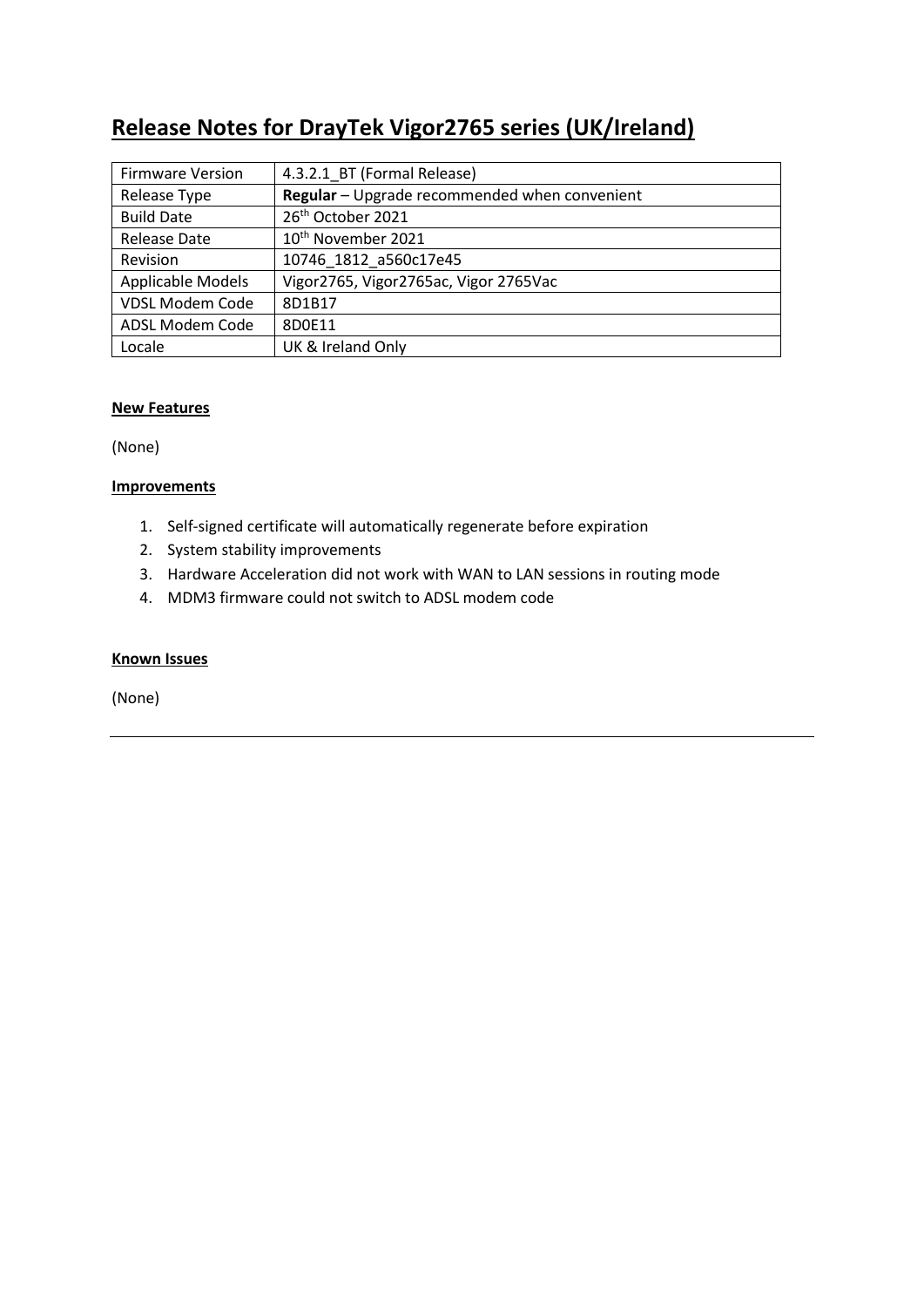### **Firmware File Types**

The ZIP file contains the firmware with two different file extensions, .ALL and .RST. The firmware is identical, but the RST file contains factory default settings. If you install the ALL file, your router will retain all existing settings. If you use the RST file, all settings will be wiped from your router.

### **Modem Codes**

There are five firmware variants available for download.

| <b>Download Filename</b> | <b>Firmware Filename</b> | <b>Modem Code</b> |             |
|--------------------------|--------------------------|-------------------|-------------|
|                          |                          | <b>VDSL</b>       | <b>ADSL</b> |
| v2765 4321 BT.zip        | v2765 4321BT 8D1B17.all  | 8D1B17            | 8D0E11      |
| v2765 4321 MDM0.zip      | v2765 4321 8B0F07.all    | 8B0F07            | 8B0701      |
| v2765 4321 MDM1.zip      | v2765 4321 8B1117.all    | 8B1117            | 8B0701      |
| v2765 4321 MDM2.zip      | v2765 4321 8D1917.all    | 8D1917            | 8D0C11      |
| v2765 4321 MDM3.zip      | v2765 4321 77C717.all    | 77C717            | 8D0C11      |

We recommend using firmware "v2765\_4321BT\_8D1B17.all" unless you have specific line issues.

#### **Upgrade Instructions**

It is recommended that you take a configuration backup prior to upgrading the firmware. This can be done from the router's system maintenance menu.

To upgrade firmware, select *'firmware upgrade'* from the router's system maintenance menu and select the correct file. Ensure that you select the ALL file unless you want to wipe out your router's settings back to factory default.



#### **Manual Upgrade**

If you cannot access the router's menu, you can put the router into 'TFTP' mode by holding the RESET whilst turning the unit on and then use the Firmware Utility. That will enable TFTP mode. TFTP mode is indicated by all LEDs flashing. This mode will also be automatically enabled by the router if there is a firmware/settings abnormality. Upgrading from the web interface is easier and recommended – this manual mode is only needed if the web interface is inaccessible.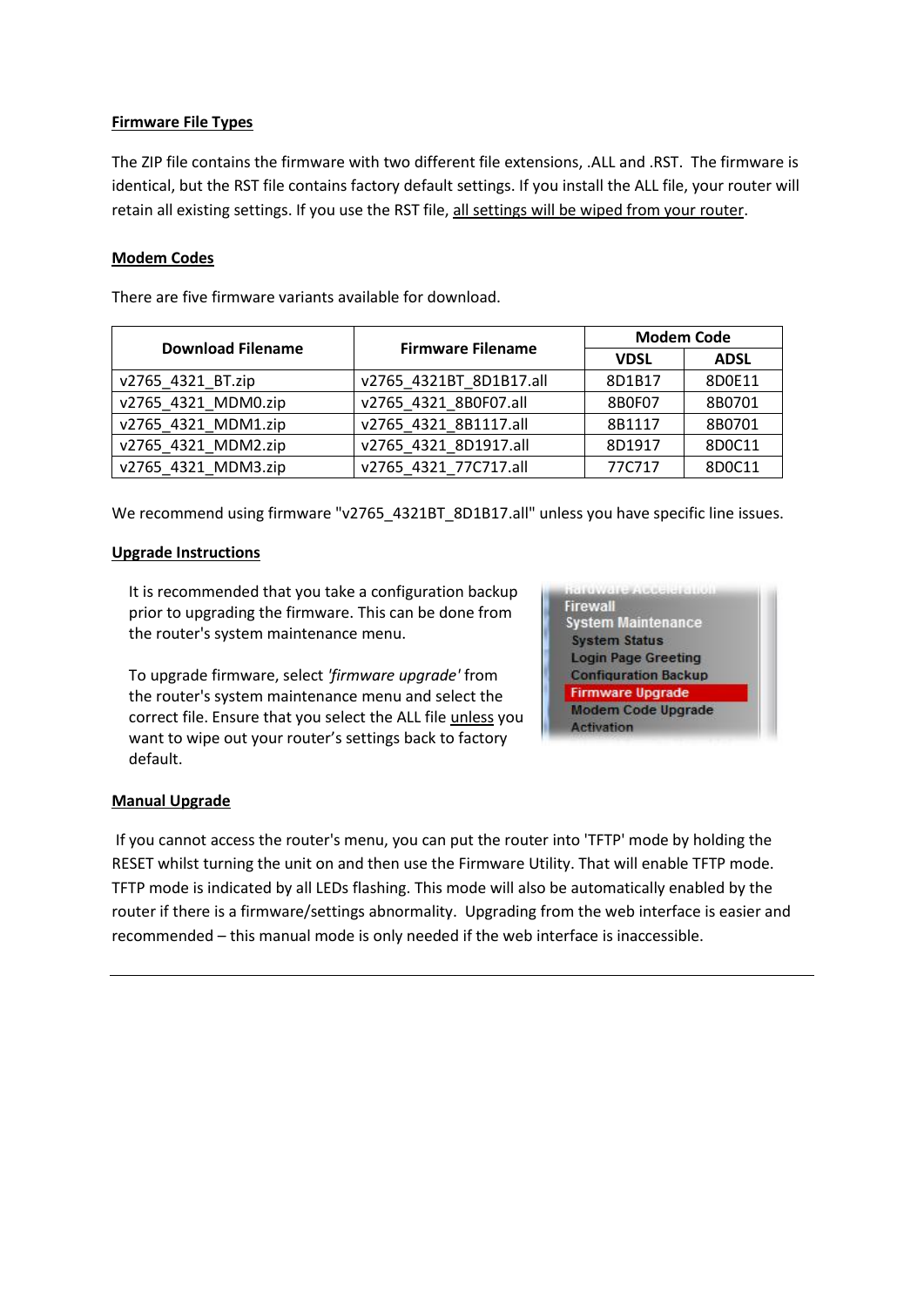| <b>Firmware Version</b> | 4.3.1.2 BT (Formal Release)                   |
|-------------------------|-----------------------------------------------|
| Release Type            | Regular - Upgrade recommended when convenient |
| <b>Build Date</b>       | 28 <sup>th</sup> June 2021                    |
| Release Date            | 30 <sup>th</sup> July 2021                    |
| Revision                | 8511 1798 42887b3b41                          |
| Applicable Models       | Vigor2765, Vigor2765ac, Vigor 2765Vac         |
| <b>VDSL Modem Code</b>  | 8D1B17                                        |
| ADSL Modem Code         | 8D0E11                                        |
| Locale                  | UK & Ireland Only                             |

### **New Features**

(None)

# **Improvements**

1. Wireless security configuration improvements related to encrypted WDS mode

# **Known Issues**

(None)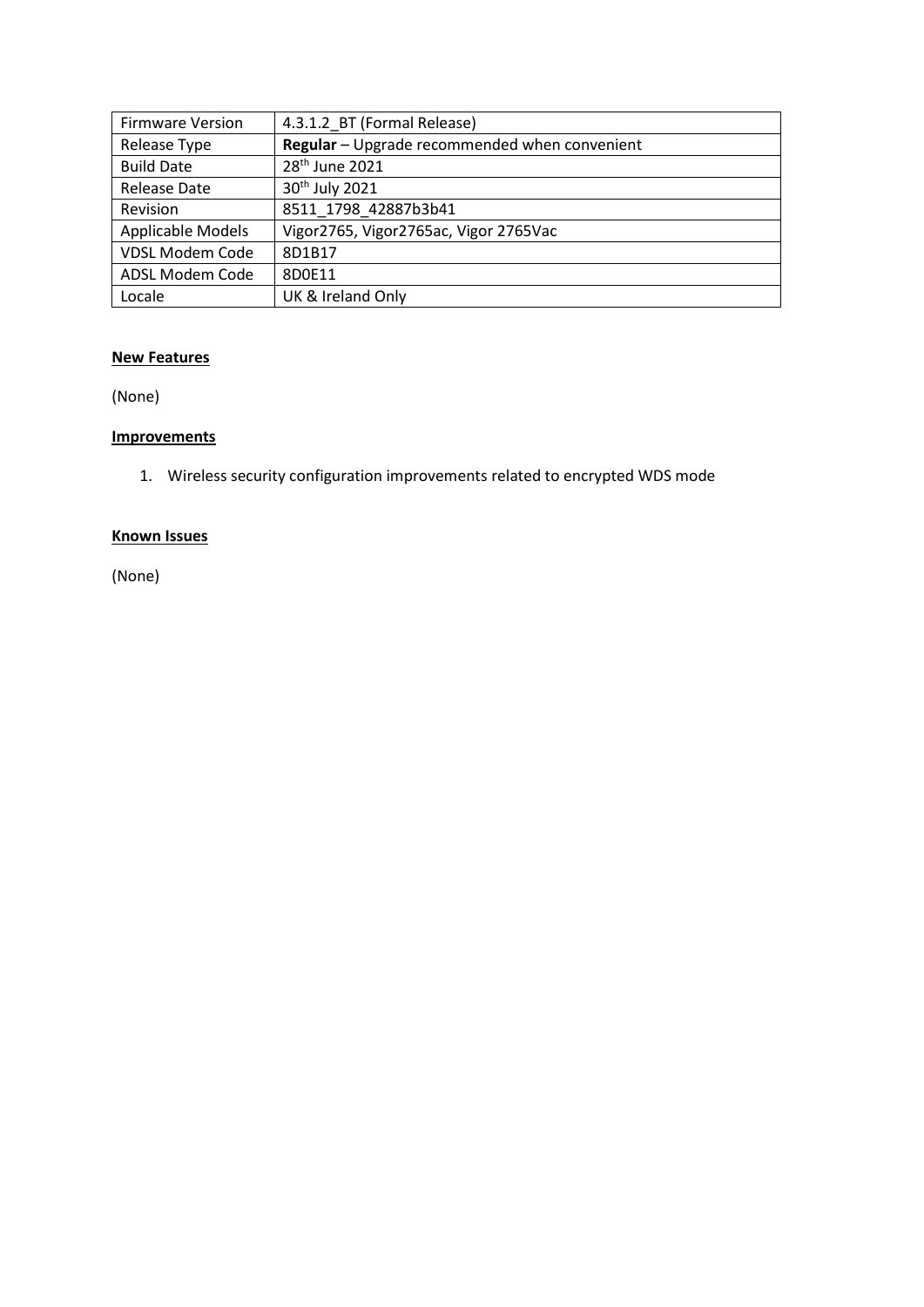| <b>Firmware Version</b> | 4.3.1.1 BT (Formal Release)                   |
|-------------------------|-----------------------------------------------|
| Release Type            | Regular - Upgrade recommended when convenient |
| <b>Build Date</b>       | 27 <sup>th</sup> May 2021                     |
| Release Date            | 11 <sup>th</sup> June 2021                    |
| Revision                | 8000 1797 5da3b79358                          |
| Applicable Models       | Vigor2765, Vigor2765ac, Vigor 2765Vac         |
| <b>VDSL Modem Code</b>  | 8D1B17                                        |
| ADSL Modem Code         | 8D0E11                                        |
| Locale                  | UK & Ireland Only                             |

### **New Features**

(None)

# **Improvements**

1. Update WiFi security for CVE-2020-26139 to CVE-2020-26145, and for CVE-2020-24586 to CVE-2020-24588

# **Known Issues**

(None)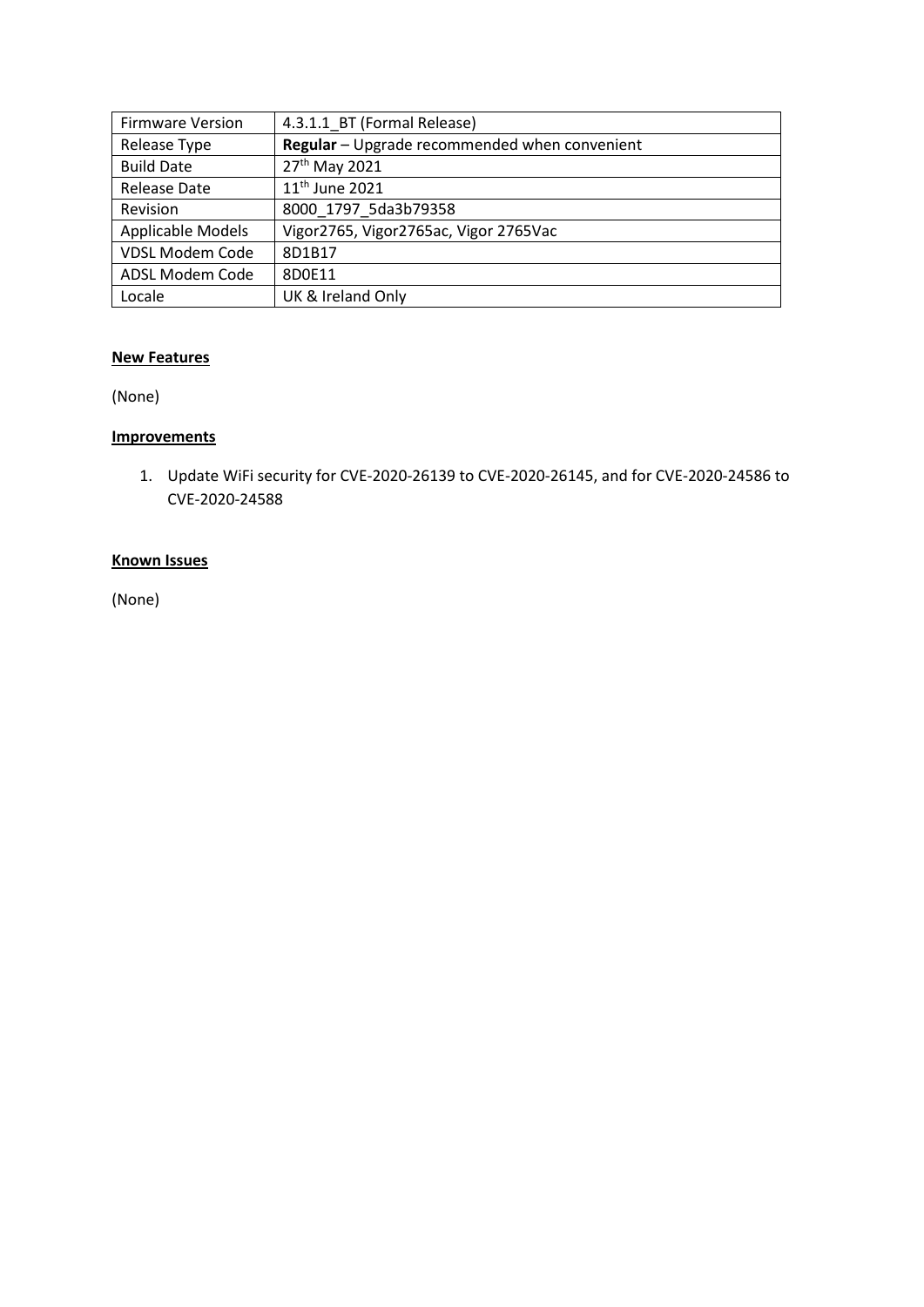| <b>Firmware Version</b> | 4.3.1 BT (Formal Release)                     |
|-------------------------|-----------------------------------------------|
| Release Type            | Regular - Upgrade recommended when convenient |
| <b>Build Date</b>       | 26th April 2021                               |
| Release Date            | 20 <sup>th</sup> May 2021                     |
| Revision                | 6988 1790 7d830fb99                           |
| Applicable Models       | Vigor2765, Vigor2765ac, Vigor 2765Vac         |
| <b>VDSL Modem Code</b>  | 8D1B17                                        |
| ADSL Modem Code         | 8D0E11                                        |
| Locale                  | UK & Ireland Only                             |

### **New Features**

- 1. Mesh is now available on Vigor 2765 routers with wireless (ac,Vac)
- 2. Added support for multi-language WUI
- 3. Hardware acceleration with QoS
- 4. WPA3/OWE for wireless LAN 2.4G/5G clients
- 5. TOTP 2-factor authentication (Google Authenticator) is now available for authenticating web interface administrator access from the Internet

#### **Improvements**

- 1. VPN Graph is now available in the [Diagnostics] section
- 2. Full wildcards can be used with DNS Forwarding settings
- 3. The LAN DNS / DNS Forwarding configuration profiles improvements
- 4. Colour labels added for different port speeds on the [Dashboard]
- 5. API String updated for "VibeActiveMedia.com" on SMS profile list
- 6. Added support for two ISP accounts (PPPoE/PPPoA) with the same WAN interface
- 7. A warning message will appear for reused IP object / IP Group profile that has already been used by other applications
- 8. A hostname can be used on 'Access List from the Internet' on [System Maintenance] > [Management] page
- 9. LAN DNS did not work properly with previous 4.2.3 firmware
- 10. Restoring a VPN backup file did not work
- 11. Improved the keyword group configuration via telnet
- 12. The DHCP IP pool count allowed only 3 addresses for "/29" IP Routed Subnet
- 13. Interfaces selected in a Filter Rule Direction (Advanced) remained unselected after saving
- 14. Incorrect time zone used for Mail Alert and Notification Mail when Daylight Saving was enabled
- 15. Schedules can now be applied to profiles for VPN Remote Dial-In